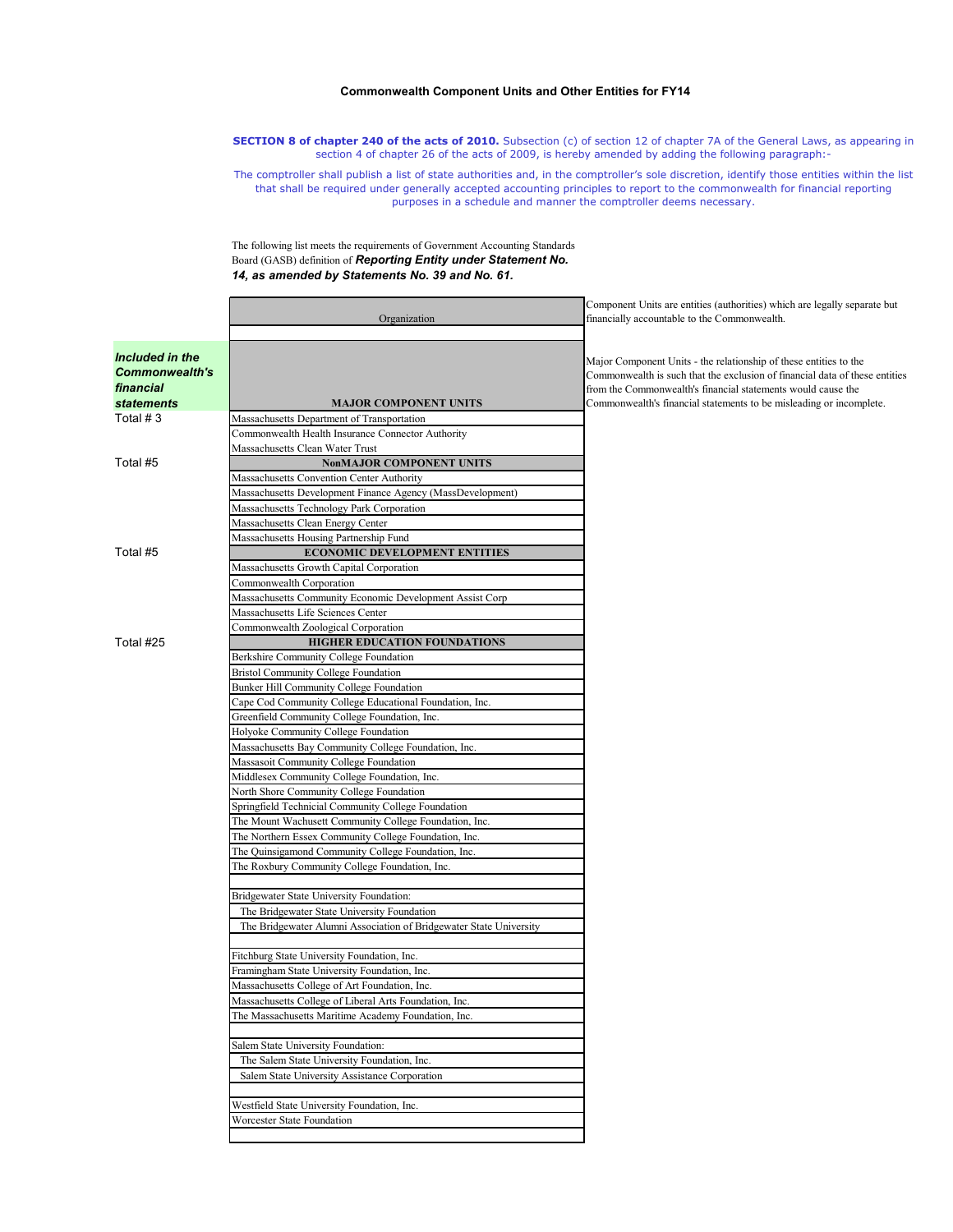| <b>Commonwealth Component Units and Other Entities for FY14</b> |                                                                                                                                     |                                                                                                                                                                                                                                                                 |  |  |
|-----------------------------------------------------------------|-------------------------------------------------------------------------------------------------------------------------------------|-----------------------------------------------------------------------------------------------------------------------------------------------------------------------------------------------------------------------------------------------------------------|--|--|
|                                                                 | The University of Massachusetts System Foundation                                                                                   |                                                                                                                                                                                                                                                                 |  |  |
| Total $# 3$                                                     | <b>BLENDED COMPONENT UNITS</b>                                                                                                      | Blended component units are entities that are legally separate from the<br>Commonwealth but are so related to the Commonwealth that they are, in<br>substance, the same as the Commonwealth or are entities providing services<br>entirely to the Commonwealth. |  |  |
|                                                                 | Massachusetts School Building Authority                                                                                             |                                                                                                                                                                                                                                                                 |  |  |
|                                                                 | Massachusetts Municipal Depository Trust (MMDT)                                                                                     |                                                                                                                                                                                                                                                                 |  |  |
|                                                                 | Pension Reserves Investment Trust Fund (PRIT)                                                                                       |                                                                                                                                                                                                                                                                 |  |  |
|                                                                 | Separately audited but not legally separate from the Commonwealth                                                                   |                                                                                                                                                                                                                                                                 |  |  |
|                                                                 | Massachusetts State Lottery Commission (LOT)                                                                                        |                                                                                                                                                                                                                                                                 |  |  |
|                                                                 | University of Massachusetts System                                                                                                  |                                                                                                                                                                                                                                                                 |  |  |
|                                                                 | The State Universities                                                                                                              |                                                                                                                                                                                                                                                                 |  |  |
|                                                                 | The Community Colleges                                                                                                              |                                                                                                                                                                                                                                                                 |  |  |
|                                                                 |                                                                                                                                     |                                                                                                                                                                                                                                                                 |  |  |
| <b>Not included in the</b><br><b>Commonwealth's</b>             |                                                                                                                                     | Related Organizations are entities which are created by state legislation but                                                                                                                                                                                   |  |  |
| financial                                                       |                                                                                                                                     | which do not have material financial benefit/burden relationships with the                                                                                                                                                                                      |  |  |
| <b>statements</b>                                               | <b>RELATED ORGANIZATION</b>                                                                                                         | Commonwealth.                                                                                                                                                                                                                                                   |  |  |
|                                                                 | Massachusetts Educational Finance Authority<br>Massachusetts Housing Finance Agency<br>Massachusetts Port Authority<br>MassVentures |                                                                                                                                                                                                                                                                 |  |  |
|                                                                 | POTENTIAL COMPONENT UNITS                                                                                                           | Potential Component Units are entities created by legislation but are<br>independent of the Commonwealth because they do not have any financial<br>benefit/burden relationship or any administrative dependency with the<br>Commonwealth.                       |  |  |
|                                                                 | Berkshire Regional Planning Commission                                                                                              |                                                                                                                                                                                                                                                                 |  |  |
|                                                                 | Cape Cod Commission                                                                                                                 |                                                                                                                                                                                                                                                                 |  |  |
|                                                                 | Central Massachusetts Regional Planning Commission                                                                                  |                                                                                                                                                                                                                                                                 |  |  |
|                                                                 | Martha's Vineyard Commission                                                                                                        |                                                                                                                                                                                                                                                                 |  |  |
|                                                                 | Massachusetts Business Development Corporation                                                                                      |                                                                                                                                                                                                                                                                 |  |  |
|                                                                 | Massachusetts Educational Finance Authority                                                                                         |                                                                                                                                                                                                                                                                 |  |  |
|                                                                 | Massachusetts Export Center                                                                                                         |                                                                                                                                                                                                                                                                 |  |  |
|                                                                 | Massachusetts International Trade Council                                                                                           |                                                                                                                                                                                                                                                                 |  |  |
|                                                                 | Massachusetts Municipal Wholesale Electric Company                                                                                  |                                                                                                                                                                                                                                                                 |  |  |
|                                                                 | Massachusetts Service Alliance                                                                                                      |                                                                                                                                                                                                                                                                 |  |  |
|                                                                 | Massachusetts Small Business Development Center (MSBDC)                                                                             |                                                                                                                                                                                                                                                                 |  |  |
|                                                                 | Massachusetts Technology Development Corporation (MTDC)                                                                             |                                                                                                                                                                                                                                                                 |  |  |
|                                                                 | Massachusetts Water Resources Authority                                                                                             |                                                                                                                                                                                                                                                                 |  |  |
|                                                                 | Merrimack Valley Planning Commission                                                                                                |                                                                                                                                                                                                                                                                 |  |  |
|                                                                 | Metropolitan Area Planning Council                                                                                                  |                                                                                                                                                                                                                                                                 |  |  |
|                                                                 | Montachusett Regional Planning Commission                                                                                           |                                                                                                                                                                                                                                                                 |  |  |
|                                                                 | Nantucket Planning and Economic Development Commission                                                                              |                                                                                                                                                                                                                                                                 |  |  |
|                                                                 | Northern Middlesex Council of Governments                                                                                           |                                                                                                                                                                                                                                                                 |  |  |
|                                                                 | Old Colony Planning Council                                                                                                         |                                                                                                                                                                                                                                                                 |  |  |
|                                                                 | Pioneer Valley Planning Commission                                                                                                  |                                                                                                                                                                                                                                                                 |  |  |
|                                                                 | Wood's Hole, Martha's Vineyard and Nantucket Steamship Authority                                                                    |                                                                                                                                                                                                                                                                 |  |  |
|                                                                 | Insurance Fraud Bureau (IFB)                                                                                                        |                                                                                                                                                                                                                                                                 |  |  |
|                                                                 |                                                                                                                                     |                                                                                                                                                                                                                                                                 |  |  |
|                                                                 |                                                                                                                                     |                                                                                                                                                                                                                                                                 |  |  |

| Included in the  |
|------------------|
| <b>MassDOT's</b> |
| financial        |
| statements       |

| MassDOT's<br>financial |                                           |
|------------------------|-------------------------------------------|
| statements             | <b>MassDOT ENTITIES</b>                   |
|                        | Massachusetts Bay Transpiration Authority |
|                        | Massachusetts Turnpike Authority          |
|                        |                                           |
|                        | <b>Regional Transit Authorities</b>       |

MassDOT entities are component entities of the Massachusetts Department of Transportation and are included in the MassDOT's financial report. These entities are indirectly included in the Commonwealth's financial statements as MassDOT is reported as a major component unit of the Commonwealth.